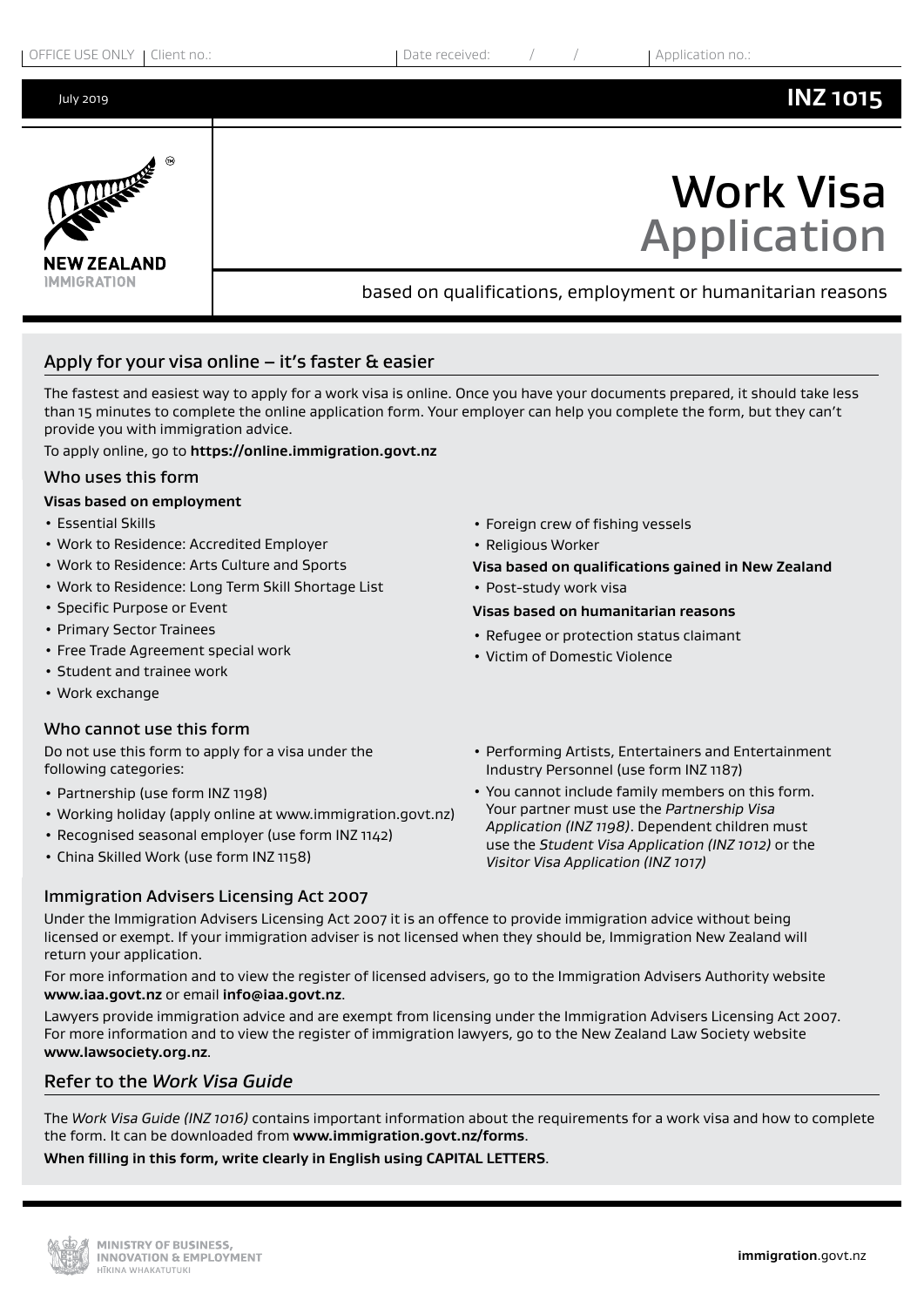When filling in this form, please write clearly using CAPITAL LETTERS.

| <b>Application checklist</b> |                                                                                                                                                                                                                                                                                              |        |                                                                                                                                                                        |                                                                                                                                                                                  | a Work to<br>Residence:                   | Ξ                                                                                                      | Completed Employer<br>Supplementary Form (INZ 1113)                                                                      |
|------------------------------|----------------------------------------------------------------------------------------------------------------------------------------------------------------------------------------------------------------------------------------------------------------------------------------------|--------|------------------------------------------------------------------------------------------------------------------------------------------------------------------------|----------------------------------------------------------------------------------------------------------------------------------------------------------------------------------|-------------------------------------------|--------------------------------------------------------------------------------------------------------|--------------------------------------------------------------------------------------------------------------------------|
|                              | All applicants must provide:                                                                                                                                                                                                                                                                 |        |                                                                                                                                                                        |                                                                                                                                                                                  | Long Term Skill<br>Shortage List          |                                                                                                        | and associated documents.                                                                                                |
|                              | Completed, signed application form.                                                                                                                                                                                                                                                          |        |                                                                                                                                                                        |                                                                                                                                                                                  | work visa                                 |                                                                                                        |                                                                                                                          |
|                              | Appropriate application fee and levies.                                                                                                                                                                                                                                                      |        |                                                                                                                                                                        | Silver Fern<br>Practical                                                                                                                                                         | Ξ                                         | Completed Employer<br>Supplementary Form (INZ 1113)<br>and associated documents.                       |                                                                                                                          |
|                              | Two passport-sized colour photographs.                                                                                                                                                                                                                                                       |        |                                                                                                                                                                        |                                                                                                                                                                                  | Experience visa                           |                                                                                                        |                                                                                                                          |
|                              | Passport or travel document <sup>*</sup> .                                                                                                                                                                                                                                                   |        |                                                                                                                                                                        |                                                                                                                                                                                  | Specific<br>purpose or<br>event work visa |                                                                                                        | Description of the specific<br>purpose or event for which<br>I am coming to New Zealand.                                 |
|                              | Section C: Your health.                                                                                                                                                                                                                                                                      |        | Medical and chest X-ray certificates if required by                                                                                                                    |                                                                                                                                                                                  |                                           | Π                                                                                                      | Evidence of the specific                                                                                                 |
|                              | character.                                                                                                                                                                                                                                                                                   |        | Police certificates if required by Section D: Your                                                                                                                     |                                                                                                                                                                                  |                                           |                                                                                                        | purpose or event and if<br>applicable, a completed<br><b>Employer Supplementary</b>                                      |
|                              | provide:                                                                                                                                                                                                                                                                                     |        | Applicants for visas based on employment must also                                                                                                                     |                                                                                                                                                                                  |                                           |                                                                                                        | Form (INZ 1113).                                                                                                         |
|                              |                                                                                                                                                                                                                                                                                              |        | A job offer, including a job description and the details<br>of pay and conditions of the proposed employment.<br>Evidence of qualifications relevant to the job offer. |                                                                                                                                                                                  | <b>Primary Sector</b><br>Trainees visa    | $\mathcal{L}_{\mathcal{A}}$                                                                            | Evidence as specified in the<br>primary sector trainee visa<br>requirements of the Work Visa<br>Guide (INZ 1016)         |
|                              |                                                                                                                                                                                                                                                                                              |        |                                                                                                                                                                        |                                                                                                                                                                                  | Foreign crew of                           | T,                                                                                                     | Evidence as specified in                                                                                                 |
|                              | Evidence of work experience relevant to the job offer.<br>Evidence they have met or are able to meet any<br>necessary New Zealand registration requirements.                                                                                                                                 |        |                                                                                                                                                                        |                                                                                                                                                                                  | fishing vessels<br>work visa              |                                                                                                        | 'Foreign crew of fishing<br>vessels visa requirements'<br>on page 9 of the Work Visa<br>Guide (INZ 1016).                |
|                              | Visas based on employment include the following types:<br>• Essential Skills<br>• Approved in Principle<br>• Specific Purpose or Event<br>· Work to Residence:<br><b>Accredited Employer</b><br>• Free Trade Agreement                                                                       |        |                                                                                                                                                                        |                                                                                                                                                                                  | Religious<br>Worker visa                  | Ξ                                                                                                      | Completed Sponsorship<br>Form for Religious Workers<br>(INZ 1190) and associated<br>documents.                           |
|                              | . Work to Residence: Arts<br>special work<br><b>Culture and Sports</b><br>• Work exchange                                                                                                                                                                                                    |        |                                                                                                                                                                        |                                                                                                                                                                                  | Work exchange<br>visa                     |                                                                                                        | Evidence of acceptance to<br>approved work exchange.                                                                     |
|                              | · Work to Residence:<br>• Religious Worker<br>Long Term Skill<br>• Primary Sector Trainees<br>Shortage List                                                                                                                                                                                  |        |                                                                                                                                                                        |                                                                                                                                                                                  |                                           |                                                                                                        | Evidence of medical and<br>dental insurance.                                                                             |
|                              | Additional requirements based on the type of visa you<br>are applying for are listed below:                                                                                                                                                                                                  |        |                                                                                                                                                                        |                                                                                                                                                                                  |                                           |                                                                                                        | Evidence I hold (or can<br>purchase) outward travel<br>from New Zealand.                                                 |
|                              | If I am applying for                                                                                                                                                                                                                                                                         |        | I must also provide                                                                                                                                                    |                                                                                                                                                                                  | Post-study                                | $\mathcal{L}_{\mathcal{A}}$                                                                            | Evidence I have completed                                                                                                |
|                              | an Essential<br>skills work visa                                                                                                                                                                                                                                                             |        | Completed Employer<br>Supplementary Form (INZ 1113)                                                                                                                    |                                                                                                                                                                                  | work visa                                 |                                                                                                        | a New Zealand tertiary<br>qualification(s).                                                                              |
|                              |                                                                                                                                                                                                                                                                                              |        | and associated documents.<br>Skills Match Report,<br>completed by Work and                                                                                             |                                                                                                                                                                                  |                                           |                                                                                                        | Evidence I have a minimum of<br>NZ\$4200 in funds available to<br>maintain myself.                                       |
|                              |                                                                                                                                                                                                                                                                                              |        | Income, if my job offer is<br>ANZSCO skill level 4-5.                                                                                                                  |                                                                                                                                                                                  |                                           |                                                                                                        | Note: Detailed information about the type of documents<br>you should provide in support of your application is available |
|                              | a Work to<br>Residence: Arts,<br>culture and<br>sport work visa                                                                                                                                                                                                                              | $\sim$ | Completed Talent (Arts,<br>Culture and Sports)<br>Sponsorship Form (INZ 1091)<br>and associated documents.                                                             | on the Immigration New Zealand website,<br>www.immigration.govt.nz.<br>If your circumstances are not covered in the above<br>list, refer to the Immigration New Zealand website, |                                           |                                                                                                        |                                                                                                                          |
|                              | Evidence of my international<br>$\mathbf{I}$<br>reputation in my declared<br>field and evidence I am still<br>prominent in that field.                                                                                                                                                       |        |                                                                                                                                                                        | New Zealand Operational Manual,<br>about the documents you must provide.                                                                                                         |                                           | www.immigration.govt.nz/work, or the Immigration<br>www.immigration.govt.nz/opsmanual, for information |                                                                                                                          |
|                              | *While you can provide a certified copy of your passport with your<br>application, we highly recommend you provide your original passport.<br>This will enable us to process your application faster and it may be<br>needed to complete your application. Please note during the processing |        |                                                                                                                                                                        |                                                                                                                                                                                  |                                           |                                                                                                        |                                                                                                                          |

*including your original passport.*

*of an application an immigration officer may request any document,*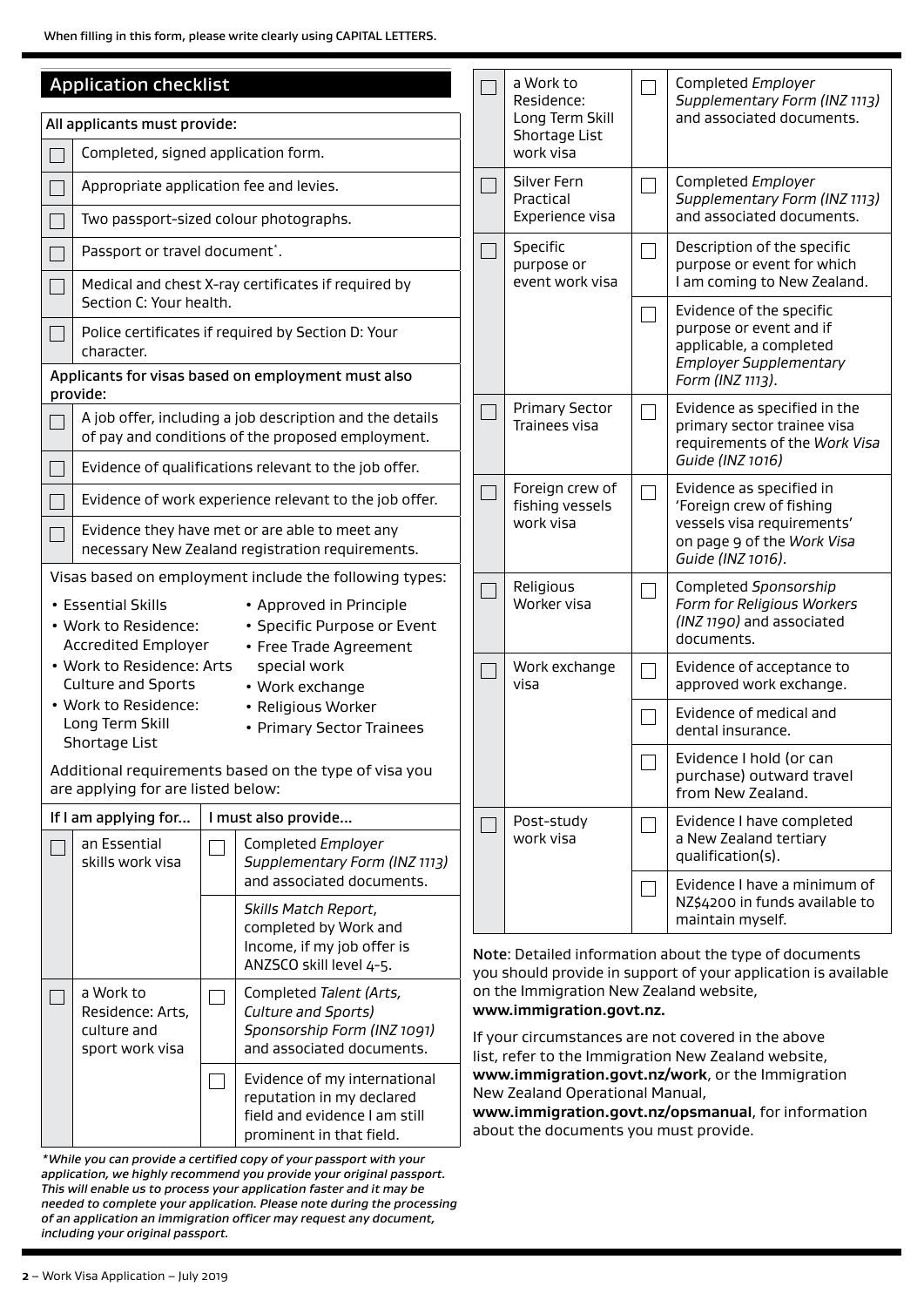# What type of work visa are you applying for?

| Visas based on employment                                                                                                                                                        | Student and trainee work                                                    |
|----------------------------------------------------------------------------------------------------------------------------------------------------------------------------------|-----------------------------------------------------------------------------|
| <b>Essential Skills</b>                                                                                                                                                          | $\Box$ Other (specify)                                                      |
| □ Work to Residence: Accredited Employer                                                                                                                                         | Visa based on qualifications gained                                         |
| Work to Residence: Arts Culture and Sports                                                                                                                                       | in New Zealand                                                              |
| $\Box$ Work to Residence: Long Term Skill Shortage List                                                                                                                          | Post-study work visa                                                        |
| $\Box$ Approved in Principle                                                                                                                                                     | Visas based on humanitarian reasons                                         |
| $\Box$ Specific Purpose or Event<br>$\Box$ Primary Sector Trainees<br>$\Box$ Free Trade Agreement special work<br>$\Box$ Work exchange<br>$\Box$ Foreign crew of fishing vessels | $\Box$ Refugee or protection status claimant<br>Victim of Domestic Violence |

Religious Worker

# Section A Personal details

For more information about the questions in this section, see 'Completing Section A: Personal details' in the *Work Visa Guide*.

|    | Attach two colour passport-size photographs of yourself<br>here. The photographs must be less than six months old.<br>Write your full name on the back of both photographs. |       |
|----|-----------------------------------------------------------------------------------------------------------------------------------------------------------------------------|-------|
| A1 | Name as shown in passport                                                                                                                                                   |       |
|    | Family/last name                                                                                                                                                            | 4.5cm |
|    |                                                                                                                                                                             |       |
|    | Given/first name(s)                                                                                                                                                         |       |
|    |                                                                                                                                                                             | 3.5cm |
| A2 | Preferred title<br>Mrs<br>Msl<br>Mrl<br>Miss l<br>Drl                                                                                                                       |       |
|    | Other (specify)                                                                                                                                                             |       |

| $\overline{\phantom{a}}$ | $\overline{\phantom{a}}$<br>4.5cm |
|--------------------------|-----------------------------------|
| 3.5cm                    | 3.5cm                             |

| <b>AS</b> Other names you are known by or have ever been known by |
|-------------------------------------------------------------------|
|                                                                   |

| A <sub>4</sub> | Gender Male Female          | $\overline{45}$ Date of birth $\overline{ }$ | $\begin{bmatrix} 1 & 0 & 0 & 0 \\ 0 & 1 & 0 & 0 & 0 \\ 0 & 0 & 0 & 0 & 0 \end{bmatrix} \times \begin{bmatrix} 0 & 0 & 0 & 0 \\ 0 & 0 & 0 & 0 \\ 0 & 0 & 0 & 0 \end{bmatrix}$ |                                                |
|----------------|-----------------------------|----------------------------------------------|------------------------------------------------------------------------------------------------------------------------------------------------------------------------------|------------------------------------------------|
| A <sub>6</sub> | Town/city of birth          |                                              |                                                                                                                                                                              |                                                |
|                | Country of birth            |                                              |                                                                                                                                                                              |                                                |
| A7             | Passport details            |                                              |                                                                                                                                                                              |                                                |
|                | Number                      |                                              |                                                                                                                                                                              |                                                |
|                | Country                     |                                              |                                                                                                                                                                              | Expiry date $ $                                |
| A <sub>8</sub> | Other citizenships you hold |                                              |                                                                                                                                                                              |                                                |
| A <sub>9</sub> | Partnership status          | Single<br>$\Box$ Married/in civil union      | Separated<br>$\Box$ Engaged                                                                                                                                                  | $\Box$ Partner/De facto<br>Divorced<br>Widowed |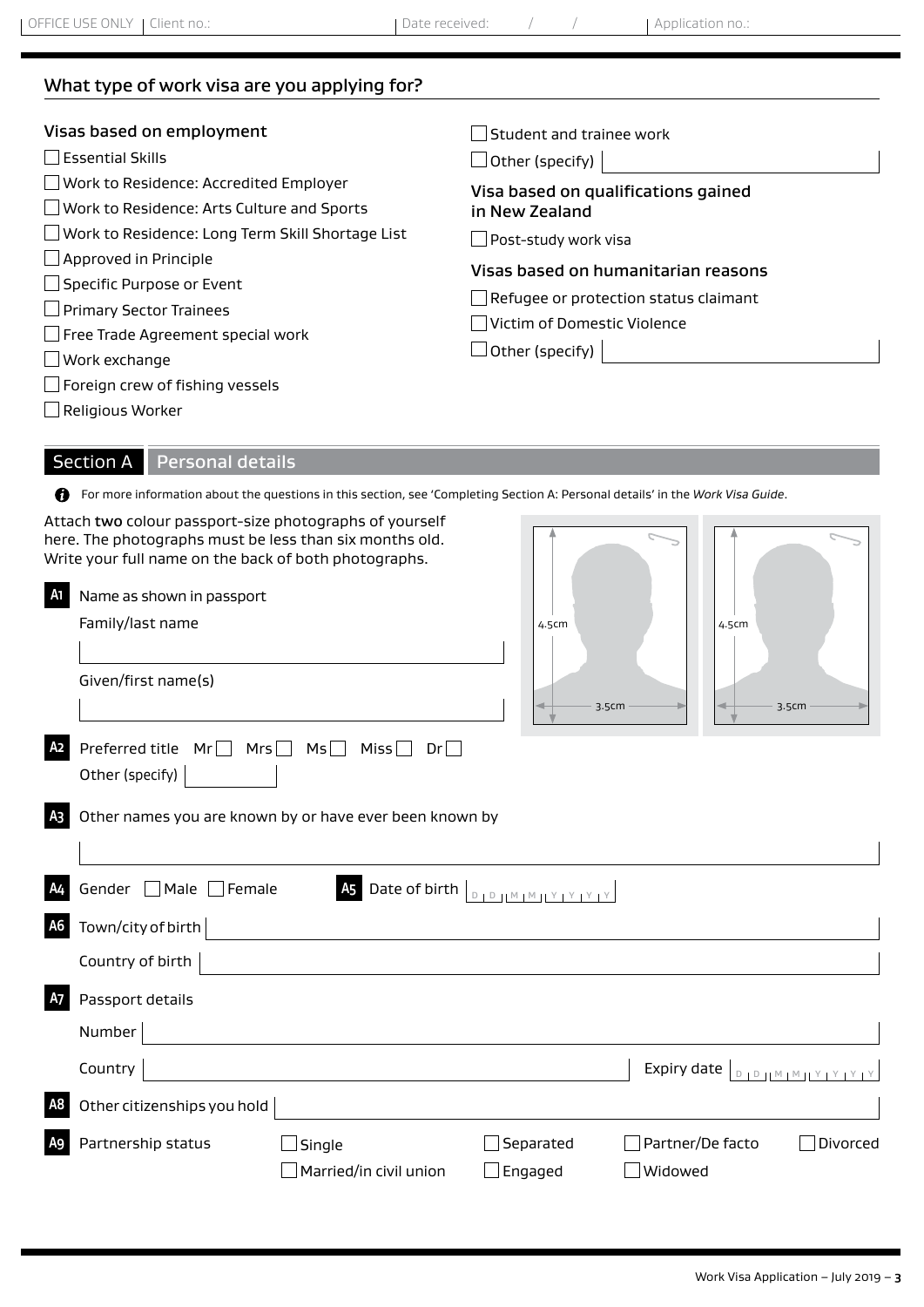|                | <b>Section B</b><br><b>Contact details</b>                    |                                                                                                                                 |                                                                                                            |
|----------------|---------------------------------------------------------------|---------------------------------------------------------------------------------------------------------------------------------|------------------------------------------------------------------------------------------------------------|
|                |                                                               | Note: We prefer to contact you using email. Please provide your email address if you have one.                                  |                                                                                                            |
| <b>B</b> 1     | Your current residential address:                             |                                                                                                                                 |                                                                                                            |
|                | Address                                                       |                                                                                                                                 |                                                                                                            |
|                |                                                               |                                                                                                                                 |                                                                                                            |
|                | Telephone (landline)                                          |                                                                                                                                 | Telephone (mobile)                                                                                         |
|                | Email                                                         | <u> 1989 - Johann Barn, mars eta bainar eta baina eta baina eta baina eta baina eta baina eta baina eta baina e</u>             |                                                                                                            |
| <b>B2</b>      |                                                               | If you are currently in New Zealand, your most recent overseas address:                                                         |                                                                                                            |
|                | Address                                                       | <u> 1980 - Johann Barn, marwolaethau a bhann an t-Alban an t-Alban an t-Alban an t-Alban an t-Alban an t-Alban a</u>            |                                                                                                            |
|                |                                                               |                                                                                                                                 |                                                                                                            |
| B <sub>3</sub> |                                                               | Name and address for communication about this application.                                                                      |                                                                                                            |
|                | $\Box$ Same as address at $ \mathbb{B} $ , or $\Box$ as below |                                                                                                                                 |                                                                                                            |
|                | Name of contact person                                        |                                                                                                                                 |                                                                                                            |
|                |                                                               | Organisation name (if applicable) and address                                                                                   |                                                                                                            |
|                |                                                               |                                                                                                                                 |                                                                                                            |
|                |                                                               | New Zealand Business Number (if applicable)                                                                                     | For help search: www.nzbn.govt.nz                                                                          |
|                | Telephone (daytime)                                           |                                                                                                                                 | Telephone (evening)                                                                                        |
|                | Email                                                         | <u> 1980 - Johann Barbara, martxa alemaniar a</u>                                                                               |                                                                                                            |
|                |                                                               | Do you authorise the person stated at $\boxed{B}$ to act on your behalf? $\Box$ Yes $\Box$ No                                   |                                                                                                            |
| <b>B5</b>      |                                                               | organisation named at $ B_3 $ to act on your behalf (if applicable)?                                                            | Do you authorise all other licensed immigration advisers or persons exempt from licensing who work for the |
|                |                                                               | $ \mathsf{Yes}\>$ Note: the person identified at $ \mathsf{B3}\, $ will receive all communication from Immigration New Zealand. |                                                                                                            |
|                |                                                               | $\vert$ N0 Only the person indicated at $\vert$ B3 $\vert$ may act on my behalf.                                                |                                                                                                            |
| <b>B6</b>      |                                                               | Have you received immigration advice on this application?                                                                       |                                                                                                            |
|                |                                                               | You can find a definition of immigration advice at www.immigration.govt.nz/advice.                                              |                                                                                                            |
|                |                                                               | Nes Make sure that your immigration adviser completes 'Section H: Immigration adviser's details'.                               |                                                                                                            |
|                | $\Box$ No                                                     |                                                                                                                                 |                                                                                                            |
| <b>B7</b>      |                                                               |                                                                                                                                 | Names and addresses of any friends, relatives, or contacts you have in New Zealand (if applicable).        |
|                | Name                                                          |                                                                                                                                 |                                                                                                            |
|                | Address                                                       |                                                                                                                                 |                                                                                                            |
|                | Relationship                                                  |                                                                                                                                 | Date of birth (if known)                                                                                   |
|                | Name                                                          |                                                                                                                                 |                                                                                                            |
|                | Address                                                       |                                                                                                                                 |                                                                                                            |
|                | Relationship                                                  |                                                                                                                                 | Date of birth (if known)<br>$D + D \perp M + M + Y + Y + Y + Y$                                            |
|                |                                                               |                                                                                                                                 |                                                                                                            |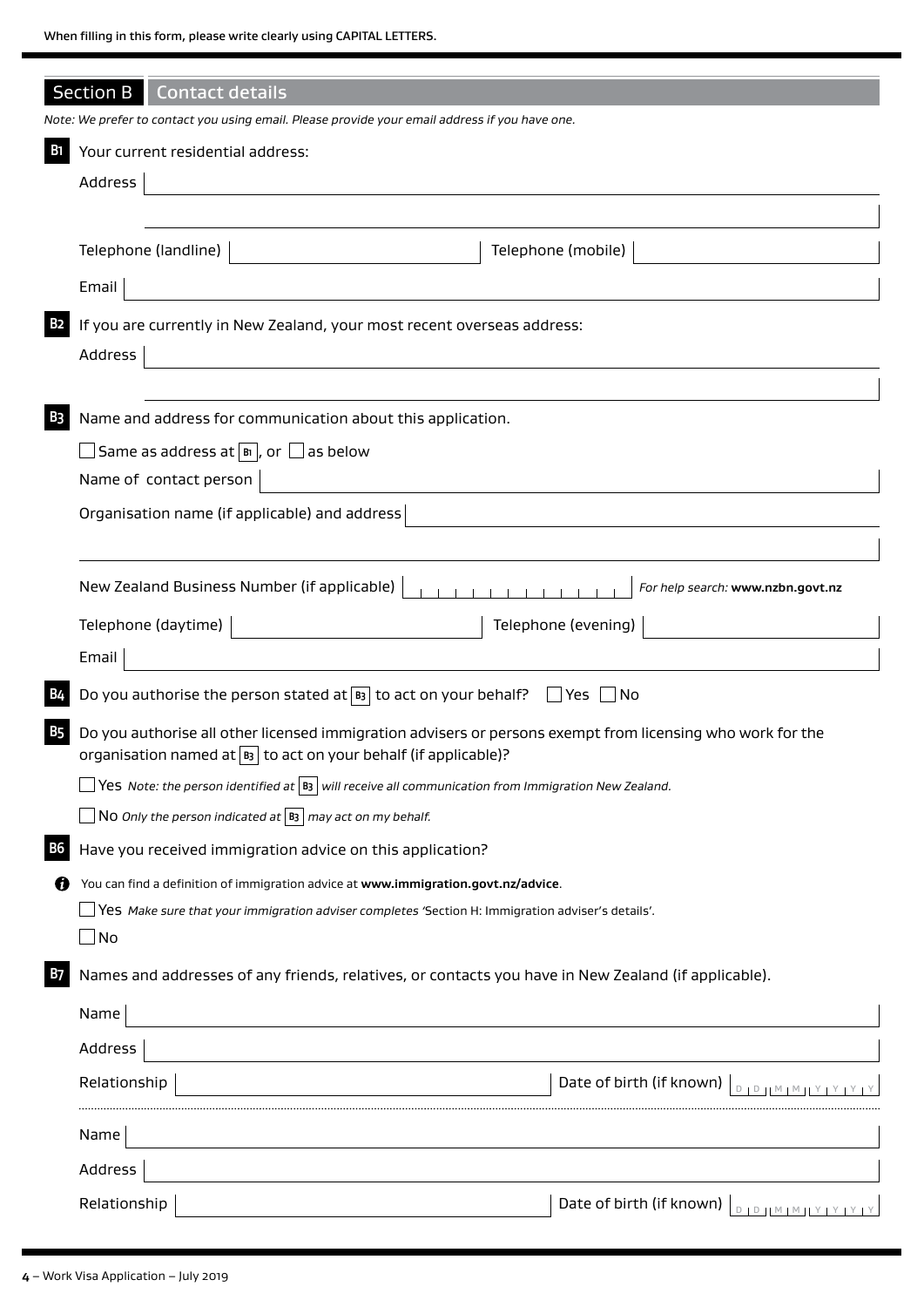|                | <b>Section C</b><br><b>Your health</b>                                                                                                                                                                                                                                                                                                                                                                                                                                                                                                                                                                                                                           |
|----------------|------------------------------------------------------------------------------------------------------------------------------------------------------------------------------------------------------------------------------------------------------------------------------------------------------------------------------------------------------------------------------------------------------------------------------------------------------------------------------------------------------------------------------------------------------------------------------------------------------------------------------------------------------------------|
|                | For more information about the questions in this section, see 'Completing Section C: Your health' in the Work Visa Guide.                                                                                                                                                                                                                                                                                                                                                                                                                                                                                                                                        |
| C <sub>1</sub> | Do you have tuberculosis (TB)? $\Box$ Yes $\Box$ No                                                                                                                                                                                                                                                                                                                                                                                                                                                                                                                                                                                                              |
| C <sub>2</sub> | Do you have any medical condition that requires, or may require, one of the following during your stay<br>in New Zealand?<br>$\exists$ Yes $\Box$ No<br>• Renal dialysis<br>• Hospital care<br>$\Box$ Yes $\Box$ No<br>• Residential care<br>  Yes  No<br>Residential care is defined as in-patient care for people with psychiatric, sensory or intellectual disabilities                                                                                                                                                                                                                                                                                       |
|                | or live-in facilities for the aged.                                                                                                                                                                                                                                                                                                                                                                                                                                                                                                                                                                                                                              |
| C <sub>3</sub> | If you have answered Yes to any of the questions in $ a $ and $ a $ , provide details.                                                                                                                                                                                                                                                                                                                                                                                                                                                                                                                                                                           |
|                |                                                                                                                                                                                                                                                                                                                                                                                                                                                                                                                                                                                                                                                                  |
| C4             | Are you pregnant?                                                                                                                                                                                                                                                                                                                                                                                                                                                                                                                                                                                                                                                |
|                | The Date you are due to give birth $\lfloor\log_{10} m_1 m_1 + \cdots + \log_{10} m_n\rfloor$ Go to $\lfloor\log_{10} m_1 + \cdots + \log_{10} m_n\rfloor$                                                                                                                                                                                                                                                                                                                                                                                                                                                                                                       |
|                | No Go to $ $ C6                                                                                                                                                                                                                                                                                                                                                                                                                                                                                                                                                                                                                                                  |
| C <sub>5</sub> | If you intend to give birth in New Zealand, please indicate how the cost of maternity health services<br>will be paid for and provide the relevant evidence.                                                                                                                                                                                                                                                                                                                                                                                                                                                                                                     |
|                | Not applicable as I do not intend to give birth in New Zealand.                                                                                                                                                                                                                                                                                                                                                                                                                                                                                                                                                                                                  |
|                | I am, or will be eligible for publicly-funded maternity health services and have provided evidence<br>of my eligibility.                                                                                                                                                                                                                                                                                                                                                                                                                                                                                                                                         |
|                | I will cover the cost myself and have attached copies (not originals) that I have at least NZ\$9000<br>of funds available.                                                                                                                                                                                                                                                                                                                                                                                                                                                                                                                                       |
|                | My sponsor has guaranteed to cover the cost and I have attached a completed Sponsorship Form<br>for Temporary Entry (INZ 1025).                                                                                                                                                                                                                                                                                                                                                                                                                                                                                                                                  |
|                | Medical certificates you must provide                                                                                                                                                                                                                                                                                                                                                                                                                                                                                                                                                                                                                            |
| C6             | Will you be in New Zealand for more than six months in total?                                                                                                                                                                                                                                                                                                                                                                                                                                                                                                                                                                                                    |
|                | No You do not have to provide a chest X-ray certificate or a medical certificate. Go to Section D: Your character.                                                                                                                                                                                                                                                                                                                                                                                                                                                                                                                                               |
|                | Yes You may have to provide a chest X-ray certificate and a medical certificate if indicated at $ \sigma $                                                                                                                                                                                                                                                                                                                                                                                                                                                                                                                                                       |
| <b>C7</b>      | How long do you intend to stay in New Zealand? If you are in New Zealand, this includes time you have already<br>spent here.                                                                                                                                                                                                                                                                                                                                                                                                                                                                                                                                     |
|                | More than six months but not more than 12 months. You must provide a Chest X-ray Certificate (INZ 1096) if you are from,<br>or have visited for more than three months, a place that is not listed as having a low incidence of tuberculosis unless the notes below<br>apply to you. Then go to $ cs $ .                                                                                                                                                                                                                                                                                                                                                         |
|                | More than 12 months. You must provide a Chest X-ray Certificate (INZ 1096) and a General Medical Certificate (INZ 1007).<br>See notes below, then go to $ 8 $                                                                                                                                                                                                                                                                                                                                                                                                                                                                                                    |
|                | Notes:                                                                                                                                                                                                                                                                                                                                                                                                                                                                                                                                                                                                                                                           |
|                | Refer to 'Completing Section C: Your health' in the Work Visa Guide (INZ 1016) for the 'List of countries, areas and territories with a low<br>incidence of tuberculosis'.                                                                                                                                                                                                                                                                                                                                                                                                                                                                                       |
|                | Pregnant women are not required to have an X-ray, unless a special report is required.<br>You do not need to provide a chest X-ray certificate if you have provided one which was issued less than 36 months ago, with a previous<br>Immigration New Zealand application, unless your health has deteriorated since your previous certificate was issued, or unless you have<br>spent six consecutive months since your previous certificate was issued, in a place not listed as having a low incidence of tuberculosis.<br>You do not need to provide a medical certificate if you have provided one which was issued less than 36 months ago, with a previous |

*Immigration New Zealand application, unless your health has deteriorated since your previous certificate was issued.*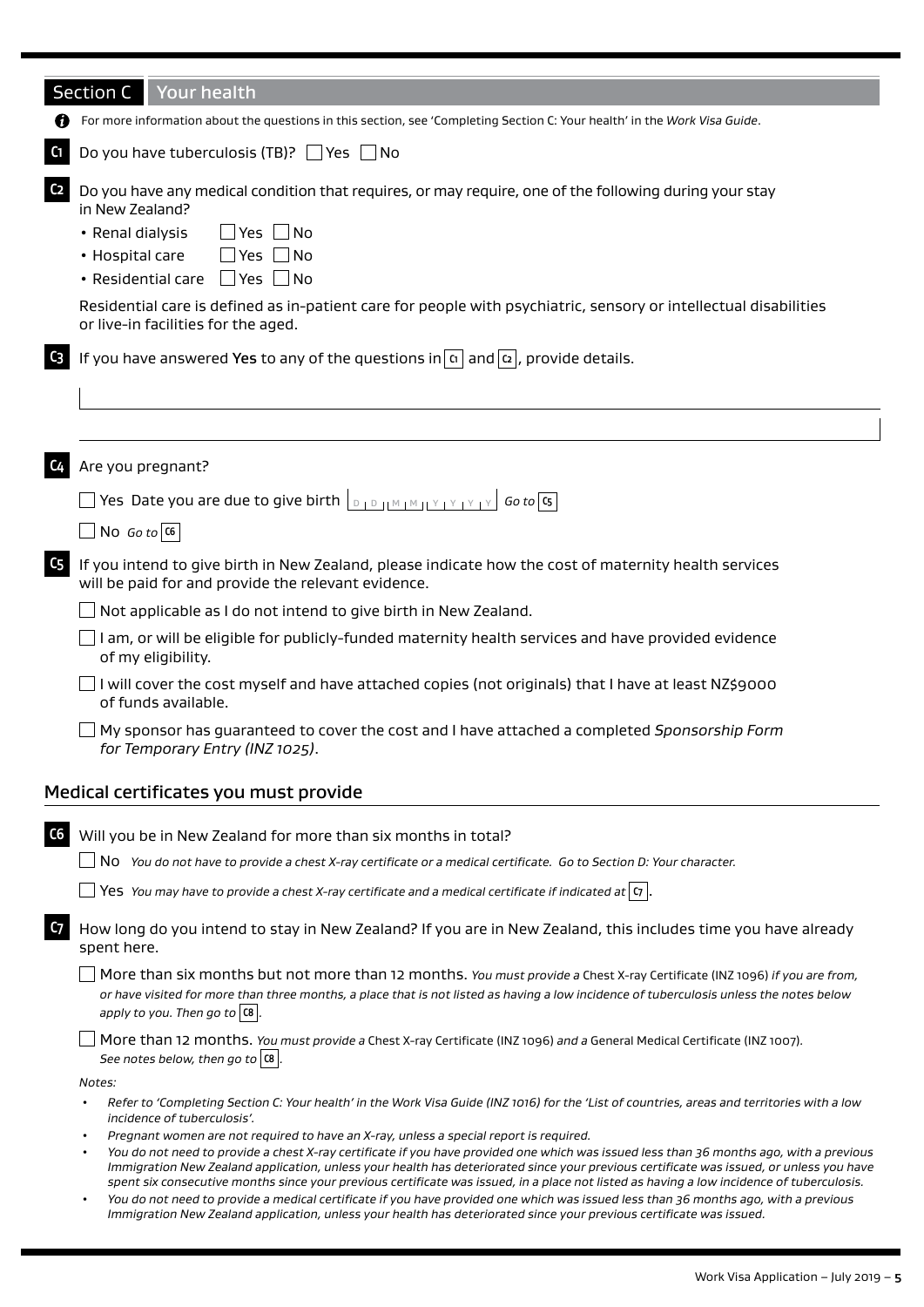| I am required to provide both a Chest X-ray Certificate (INZ 1096) and a General Medical Certificate (INZ 1007). Go to $ s $                                                                                |
|-------------------------------------------------------------------------------------------------------------------------------------------------------------------------------------------------------------|
| I am required to provide only a Chest X-ray Certificate (INZ 1096) because:                                                                                                                                 |
| I am staying between six to 12 months and I am from, or have visited for more than three months,<br>a place that is not listed as having a low incidence of tuberculosis, go to $ o $ ; or                  |
| I have previously provided a chest X-ray certificate; however:                                                                                                                                              |
| it was dated by the radiologist more than 36 months ago go to $ g $ , or                                                                                                                                    |
| my health has deteriorated since my last certificate was issued, or                                                                                                                                         |
| I have spent six consecutive months since my previous certificate was issued, in a place not listed<br>as having a low incidence of tuberculosis. Go to $ c_9 $                                             |
| I am required to provide a Chest X-ray Certificate (INZ 1096), however, as I am pregnant I am not required<br>to have an X-ray; and:                                                                        |
| I am not required to provide a General Medical Certificate (INZ 1007) at this stage; or                                                                                                                     |
| I have therefore provided only a General Medical Certificate (INZ 1007). Go to $ 9 $ .                                                                                                                      |
| I am required to provide a General Medical Certificate (INZ 1007) because:                                                                                                                                  |
| I have provided a chest X-ray certificate which was issued less than 36 months ago with a previous<br>Immigration New Zealand application, or                                                               |
| I have previously provided a medical certificate, however:                                                                                                                                                  |
| it was dated by the examining physician more than 36 months ago; or                                                                                                                                         |
| my health has deteriorated since my last certificate was issued. Go to $ {\bf 0} $ .                                                                                                                        |
| I do not have to provide a Chest X-ray Certificate (INZ 1096) or a General Medical Certificate (INZ 1007) at this<br>stage because:                                                                         |
| • I have provided a medical certificate and chest X-ray certificate which were issued less than 36 months ago,<br>with a previous Immigration New Zealand application; and                                  |
| my health has not deteriorated; and                                                                                                                                                                         |
| I have not spent six consecutive months in a place which is not listed as having a low incidence of<br>$\bullet$<br>tuberculosis since my previous certificate was issued. Go to Section D: Your character. |
| Tick the option that applies to you: Is a physician submitting your medical and/or chest X-ray certificate to<br>Immigration New Zealand on your behalf?                                                    |
| Yes Has your physician supplied you with an eMedical Reference Code (NZER)?                                                                                                                                 |
| Yes Enter your eMedical Reference Code here:                                                                                                                                                                |
| NO Enter the name of the clinic that is submitting your health information:                                                                                                                                 |
| NO If the physician has returned the medical and/or chest X-ray certificate to you, then you will need to submit these with your                                                                            |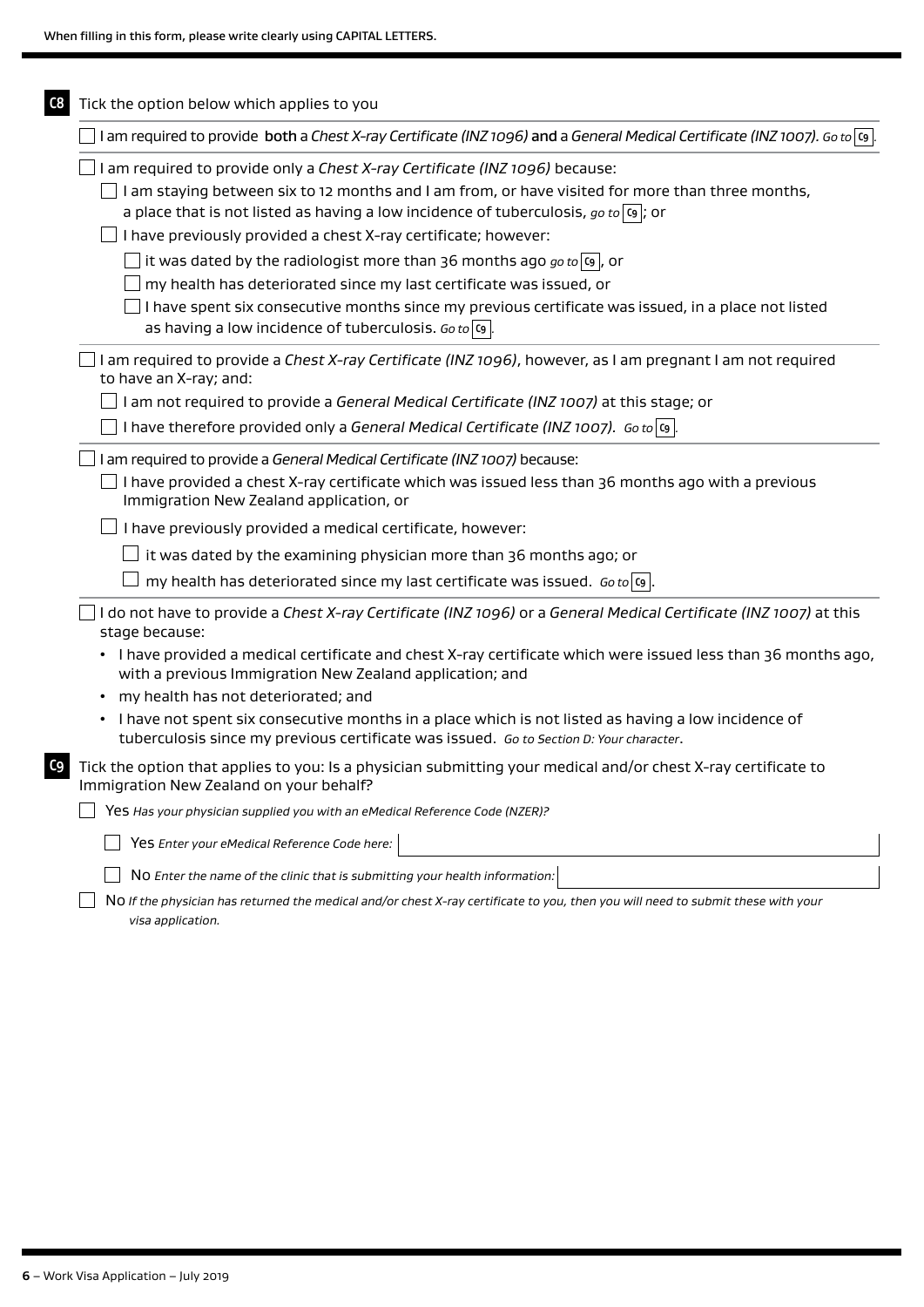| <b>Your character</b> |
|-----------------------|
|                       |

|                | All applicants must complete this section.                                                                                                                                                                                                                               |
|----------------|--------------------------------------------------------------------------------------------------------------------------------------------------------------------------------------------------------------------------------------------------------------------------|
| Ø              | For more information about the questions in this section, see 'Completing Section D: Your character' in the Work Visa Guide.                                                                                                                                             |
| D <sub>1</sub> | Have you been convicted at any time of any offence, including any driving offence? Please note that this includes<br>any conviction(s) outside of New Zealand subsequently cleared or wiped by 'clean slate' legislation.<br>$\exists$ Yes $\Box$ No                     |
| D <sub>2</sub> | Are you currently:<br>· under investigation<br> No<br>Yes<br>Yes $\n  No\n$<br>• wanted for questioning<br>Yes $\n  No\n$<br>• facing charges<br>for any offence in any country?                                                                                         |
| D <sub>3</sub> | Have you ever been:<br>• excluded<br>No<br>Yes<br>• refused entry<br>   No<br>Yes<br>• removed or deported<br>Yes $ $ $ $ No<br>from any country, excluding New Zealand?                                                                                                 |
| D <sub>4</sub> | Have you ever been refused a visa/permit to visit, work, study or reside in any country, excluding New Zealand?<br>$\Box$ Yes $\Box$ No                                                                                                                                  |
| <b>D5</b>      | Have you ever been a member of, or adhered to, any terrorist organisation? $\Box$ Yes $\Box$ No                                                                                                                                                                          |
| D <sub>6</sub> | Have you had (or currently have) an association with, membership of, or involvement with, any government,<br>regime, group or agency that has advocated or committed war crimes, crimes against humanity and/or other<br>gross human rights abuses? $\Box$ Yes $\Box$ No |
|                | If you have answered yes to any of the questions above give full details. This includes full details of any charges,<br>convictions and the sentence or penalty imposed. Continue on a separate piece of paper if necessary.                                             |
|                |                                                                                                                                                                                                                                                                          |
|                |                                                                                                                                                                                                                                                                          |

#### Police certificates you must provide

Select the appropriate option to indicate whether you are required to provide a police certificate with this application. Police certificates must be less than six months old when you submit them to Immigration New Zealand.

**D7** You must provide police certificates from your country of citizenship and any country you have lived in for five years or more since the age of 17 if:

 $\Box$  you are applying for a work to residence visa, or

 $\Box$  you plan to be in New Zealand for 24 months or longer (including any time you have already spent in New Zealand), and, either

 $\Box$  you have not provided police certificates to Immigration New Zealand with a previous visa application, or

| $\Box$ you have provided police certificates to Immigration New Zealand but those certificates were issued more |
|-----------------------------------------------------------------------------------------------------------------|
| than 24 months ago.                                                                                             |

**D8** You do not have to provide police certificates if:

 $\Box$  you have already provided police certificates to Immigration New Zealand with a previous visa application and those police certificates were issued less than 24 months ago.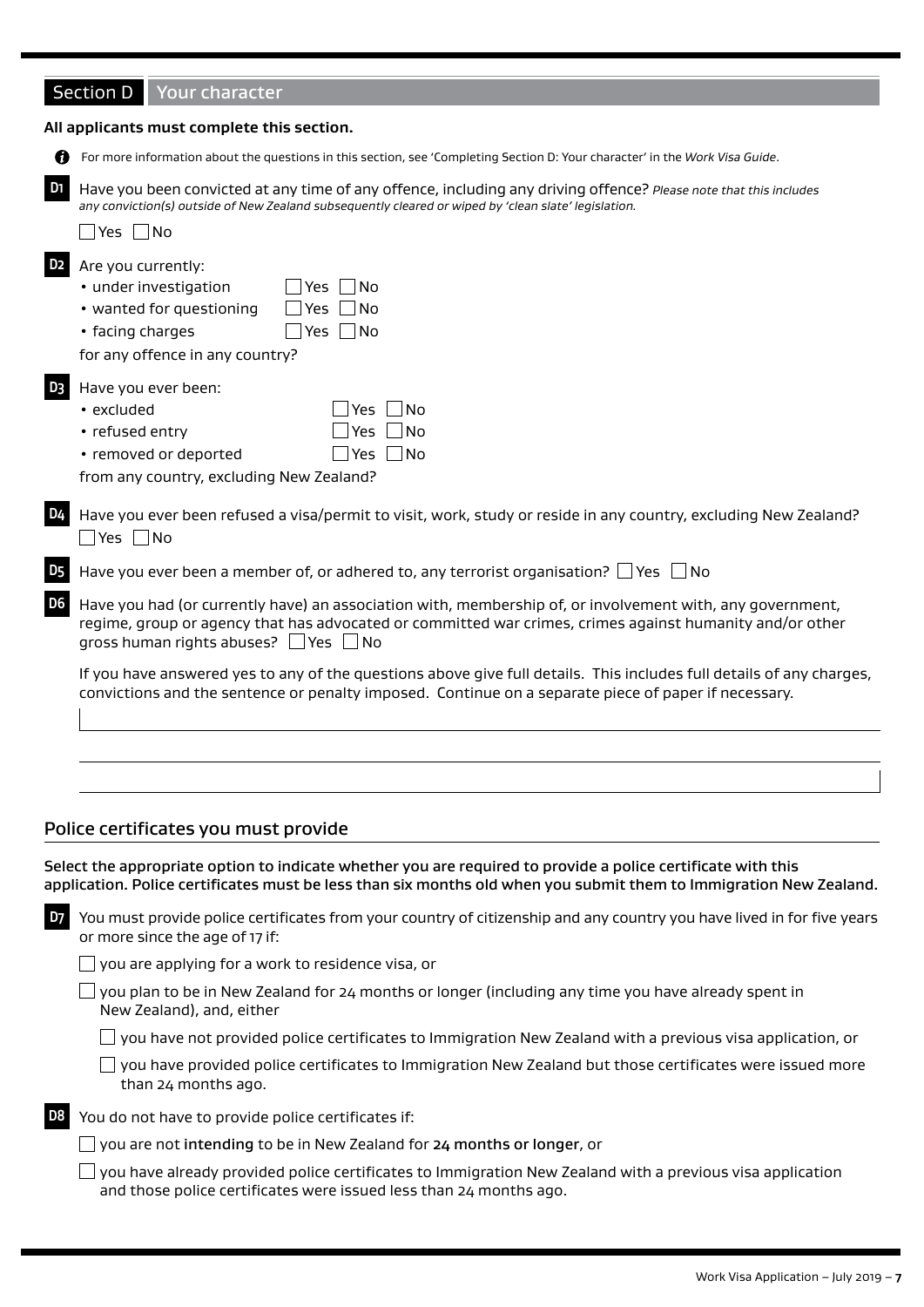#### Section E Employment and qualifications

**Applicants who hold a current New Zealand work visa may go to Section F: Job offer. All other applicants must complete this section.**

| в. | If you are currently employed, provide details                   |
|----|------------------------------------------------------------------|
|    | Employer's name                                                  |
|    | Employer's address                                               |
|    |                                                                  |
|    | New Zealand Business Number<br>For help search: www.nzbn.govt.nz |
|    | Email<br>Telephone                                               |
|    | Your position:                                                   |

**E2** List all periods of previous employment, including self-employment and employment outside New Zealand.

| Date from<br>(DD/MM/YY) | Date to<br>(DD/MM/YY) | Name of employer | Location | Type of work/occupation/job title |
|-------------------------|-----------------------|------------------|----------|-----------------------------------|
|                         |                       |                  |          |                                   |
| <b>Contract</b>         | <b>Contract</b>       |                  |          |                                   |
| a shekara               | $\sqrt{2}$            |                  |          |                                   |
|                         |                       |                  |          |                                   |

**E3** Give details of all qualifications you hold. If you have no qualifications, write 'No qualifications'.

| Name of qualification | Date obtained<br>(DD/MM/YY) | Institution where gained |
|-----------------------|-----------------------------|--------------------------|
|                       |                             |                          |
|                       |                             |                          |
|                       | $\frac{1}{\sqrt{2}}$        |                          |
|                       |                             |                          |

### Section F | Job offer

**F1** Do you have a job offer in New Zealand?

Yes No *Go to 'Section G: Declaration by applicant'.*

**F2** Name and address of employer who has offered you a job.

New Zealand Business Number *For help search:* **www.nzbn.govt.nz**

Employer's address

| Telephone |  |
|-----------|--|

e | Email

**Name of position offered** 

Write the ANZSCO occupation code (eg 321212 Diesel Motor Mechanic) for the job you have been offered.

 $-1$ 

⋒ ANZSCO is the Australian and New Zealand Standard Classification of Occupations. You can search the ANZSCO by going to **www.immigration.govt.nz/anzsco**.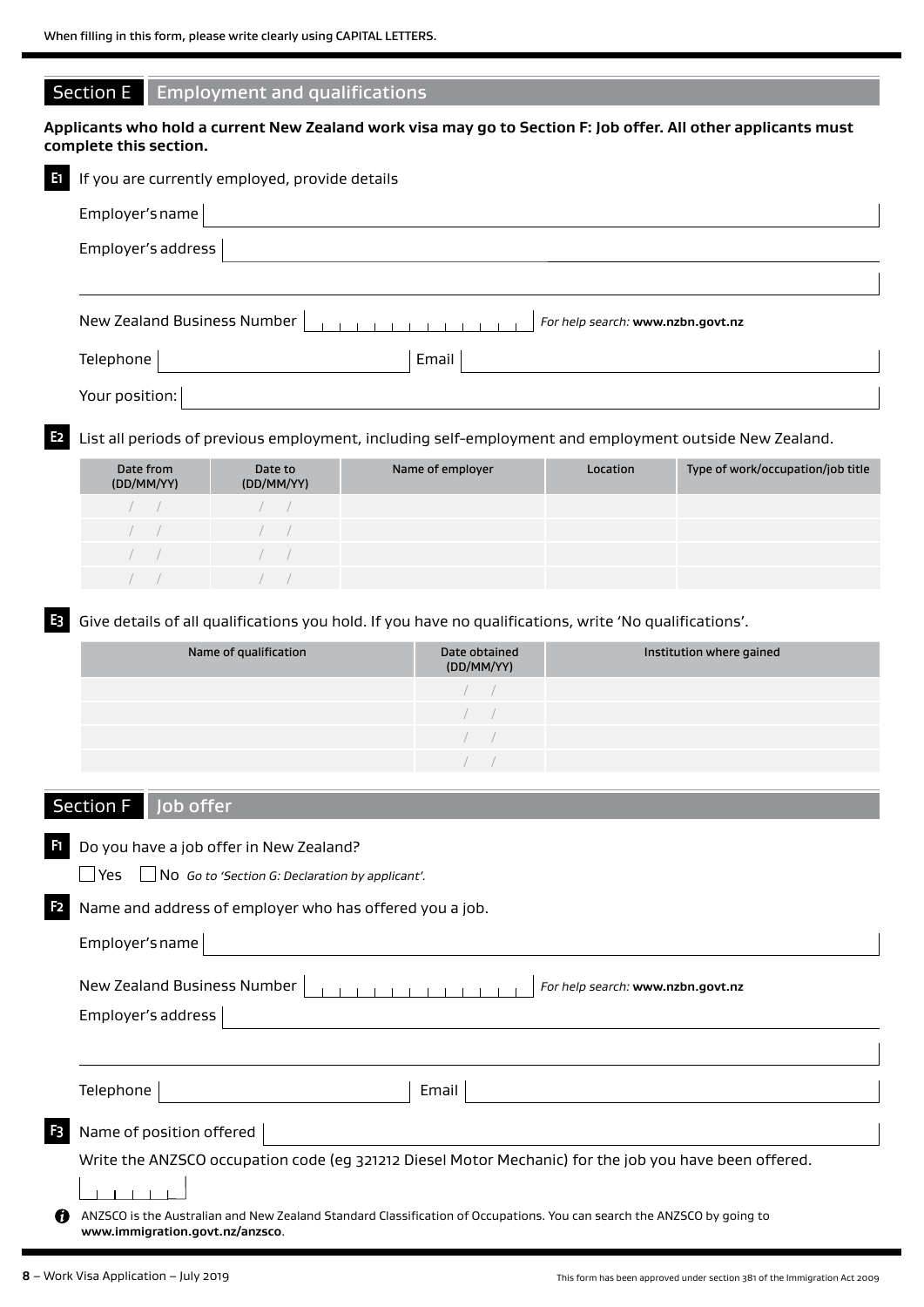|                                                                | 2. Do you hold a valid Skilled Migrant Category (SMC) Invitation to Apply, or have a SMC application currently under |
|----------------------------------------------------------------|----------------------------------------------------------------------------------------------------------------------|
| assessment, for the position noted above? $\Box$ Yes $\Box$ No |                                                                                                                      |

If you are applying for an Essential Skills work visa your employment will be assessed and assigned a skill band. The skill band determines the maximum duration of your visa, the total period of time you can remain in New Zealand on Essential Skills work visas and whether you can support the visa applications of your family if they wish to join you in New Zealand. For more information on skill bands, refer to the Essential Skills work visa section of the INZ 1016 Work Visa Guide.

#### Section G | Declaration by applicant

I have provided true and correct answers to the questions in this form.

I understand that if false or misleading information is submitted, my application may be declined without further warning.

I agree to tell Immigration New Zealand about any changes to my circumstances (including a change in my employment or partnership status) that occur after making this application.

I agree to leave New Zealand before my visa expires. If I remain in New Zealand after my visa has expired, I may be deported by Immigration New Zealand.

I agree that if I am not entitled to free health care in New Zealand, I will pay for any health care or medical assistance I may require in New Zealand.

I understand that if I have received immigration advice from an immigration adviser and if that immigration adviser is not licensed under the Immigration Advisers Licensing Act 2007 when they should be, Immigration New Zealand will return my application.

I understand that Immigration New Zealand may provide information about my entitlement to work to potential employers including via the online VisaView system. If I undertake a course of study while in New Zealand, I authorise Immigration New Zealand to provide information about my immigration status to my education provider, including via VisaView.

I authorise Immigration New Zealand to provide information about my health and my immigration status to any health service agency. I authorise any health service agency to provide information about my health to Immigration New Zealand.

I authorise Immigration New Zealand to make any necessary enquiries about information on this form and/or accompanying documentation. I authorise any agency whether in New Zealand or overseas, including but not limited to border or immigration agencies, education providers, financial institutions, foreign embassies, government authorities, healthcare providers, police or other law enforcement agencies, that holds information (including personal information) related to information on this application form and/or accompanying documentation to disclose that information to Immigration New Zealand so that they can:

• make a decision on this application

• answer enquiries about my immigration status once my application has been decided.

 $\Box$  I have provided all the documents required by the checklist on page 2.

Signature of principal applicant Date <sup>D</sup> <sup>D</sup> <sup>M</sup> <sup>M</sup> <sup>Y</sup> <sup>Y</sup> <sup>Y</sup> <sup>Y</sup>

Signature of parent or guardian if principal applicant is under 18 years of age

| Date $\left  \begin{array}{c} D+D+D+M+M+Y+Y+Y \end{array} \right $ |  |  |  |  |  |  |  |  |  |  |
|--------------------------------------------------------------------|--|--|--|--|--|--|--|--|--|--|
|--------------------------------------------------------------------|--|--|--|--|--|--|--|--|--|--|

#### Section H | Immigration adviser's details

This section must be completed by the applicant's immigration adviser. If the applicant has authorised all advisers within an organisation to act on their behalf at **B5** , only the person named at **B3** must complete this section. If the applicant does not have an immigration adviser, this section does not have to be completed.

| HT. | If you are a licensed adviser, please provide your licence details. |  |                                      |                                                                                                                             |  |  |
|-----|---------------------------------------------------------------------|--|--------------------------------------|-----------------------------------------------------------------------------------------------------------------------------|--|--|
|     |                                                                     |  |                                      | <b>Licence type</b> $\bigcap$ full $\bigcap$ provisional $\bigcap$ limited <i>List conditions specified in the register</i> |  |  |
|     |                                                                     |  |                                      |                                                                                                                             |  |  |
|     |                                                                     |  | Licence number $2_1 0_1 + 1_1 + 1_1$ | Go to Section I: Declaration by person assisting the applicant                                                              |  |  |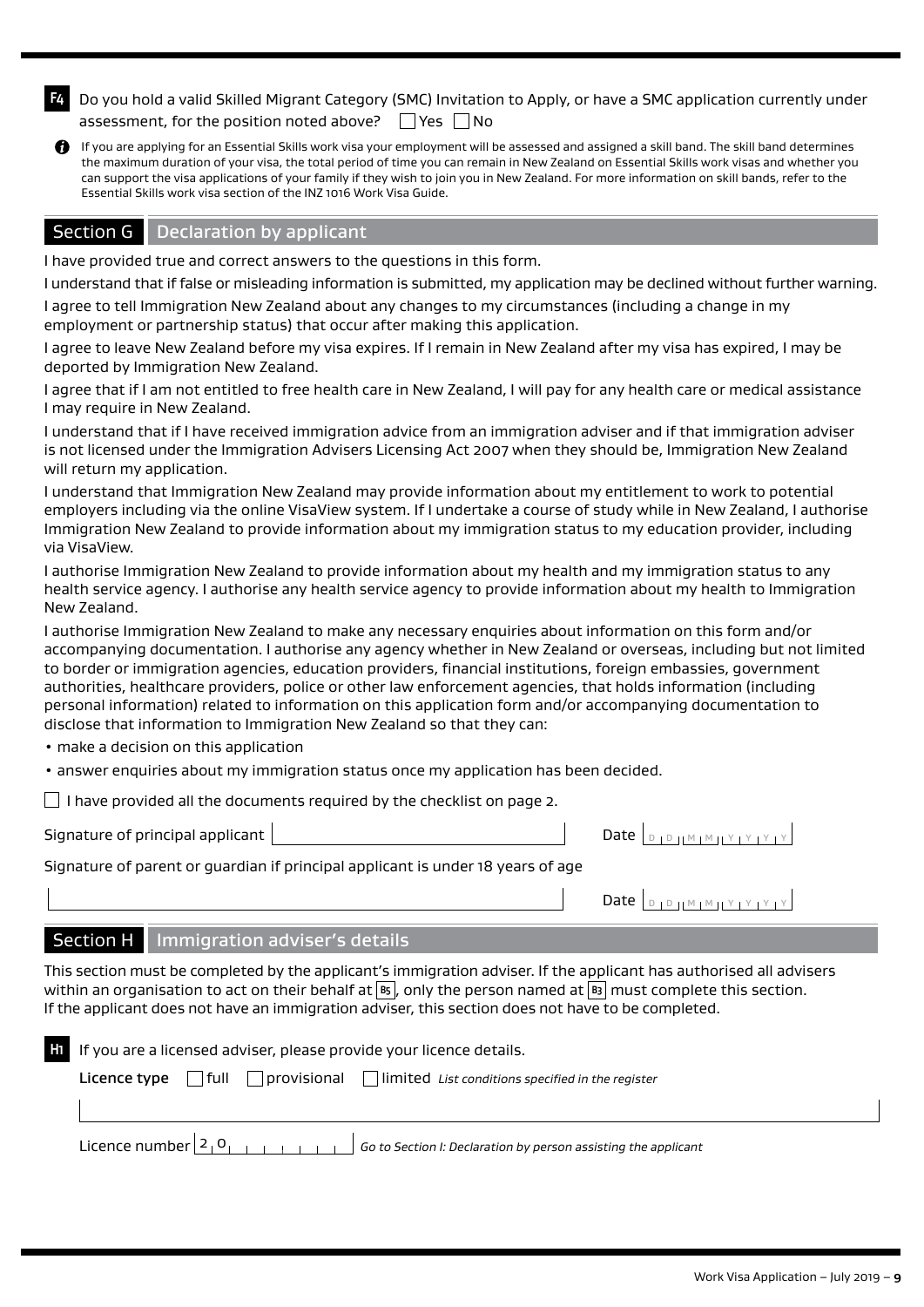| H <sub>2</sub><br>If you are exempt from licensing, tick one box below to show why you are exempt from licensing then go to<br>Section I: Declaration by person assisting the applicant.                                                                                                                                                                                                                                                        |
|-------------------------------------------------------------------------------------------------------------------------------------------------------------------------------------------------------------------------------------------------------------------------------------------------------------------------------------------------------------------------------------------------------------------------------------------------|
| $\Box$ I provided immigration advice in an informal or family context only, and I did not provide the advice<br>systematically or for a fee.                                                                                                                                                                                                                                                                                                    |
| I have provided immigration advice in the course of my work (employed or volunteer) and that work exempts<br>me from the requirement to be licensed. Indicate the reason for your exemption below.                                                                                                                                                                                                                                              |
| Lawyer with current New Zealand practicing certificate $\Box$ Community Law Centre $\Box$ Citizens Advice Bureau                                                                                                                                                                                                                                                                                                                                |
| $ $ New Zealand Member of Parliament or staff $  \bigcap$ New Zealand public servant $  \bigcap$ Foreign Diplomatic/Consular                                                                                                                                                                                                                                                                                                                    |
| See www.immigration.govt.nz/adviserlicensing for more information about who is exempt from licensing.                                                                                                                                                                                                                                                                                                                                           |
| Section I<br>Declaration by person assisting the applicant                                                                                                                                                                                                                                                                                                                                                                                      |
| This section must be completed and signed by the applicant's immigration adviser, or by any person who has assisted<br>the applicant by providing immigration advice, explaining, translating, or recording information on the form for the<br>applicant. If the applicant does not have an immigration adviser, and no one helped the applicant to fill in this form,<br>this section does not have to be completed.                           |
| If you are not exempt under the Immigration Advisers Licensing Act 2007, it is an offence for you to provide immigration advice without holding a<br>license, and Immigration New Zealand will refuse to accept your client's application. More information about immigration adviser licensing can be<br>obtained from the Immigration Advisers Authority website www.iaa.govt.nz, via email info@iaa.govt.nz or by telephone on 0508 422 422. |
| Name and address of person assisting applicant. $\Box$ Same as name and address given at $ s_3 $ , or<br>as below.                                                                                                                                                                                                                                                                                                                              |
| Given/first name(s)<br>Family/last name                                                                                                                                                                                                                                                                                                                                                                                                         |
|                                                                                                                                                                                                                                                                                                                                                                                                                                                 |
| Organisation name (if applicable) and address                                                                                                                                                                                                                                                                                                                                                                                                   |
|                                                                                                                                                                                                                                                                                                                                                                                                                                                 |
| New Zealand Business Number (if applicable)<br>For help search: www.nzbn.govt.nz                                                                                                                                                                                                                                                                                                                                                                |
| Email<br>Telephone                                                                                                                                                                                                                                                                                                                                                                                                                              |
| I understand that after the applicant has signed this form it is an offence for me to change or add further information,<br>or change or add any documents attached to the form, without making a statement identifying what information or<br>material has been changed, added or attached and by whom. If I make these changes or additions, I must state on the<br>form what they were, who made them and the reason they were made.         |
| I understand that the maximum penalty for this offence is a fine of up to NZ\$100,000 and/or a term of imprisonment<br>of up to seven years.                                                                                                                                                                                                                                                                                                    |
| I certify that the applicant asked me to help them complete this form and any additional forms. I certify that the<br>applicant agreed that the information provided was correct before signing the declaration.                                                                                                                                                                                                                                |
| I have assisted the applicant as an interpreter/translator                                                                                                                                                                                                                                                                                                                                                                                      |
| I have assisted the applicant with recording information on the form                                                                                                                                                                                                                                                                                                                                                                            |
| I have assisted the applicant in another way. Specify                                                                                                                                                                                                                                                                                                                                                                                           |
| I have provided immigration advice (as defined in the Immigration Advisers Licensing Act 2007) and my details in<br>Section H: Immigration adviser's details are correct.                                                                                                                                                                                                                                                                       |
| Signature of person assisting<br>Date $ $                                                                                                                                                                                                                                                                                                                                                                                                       |
|                                                                                                                                                                                                                                                                                                                                                                                                                                                 |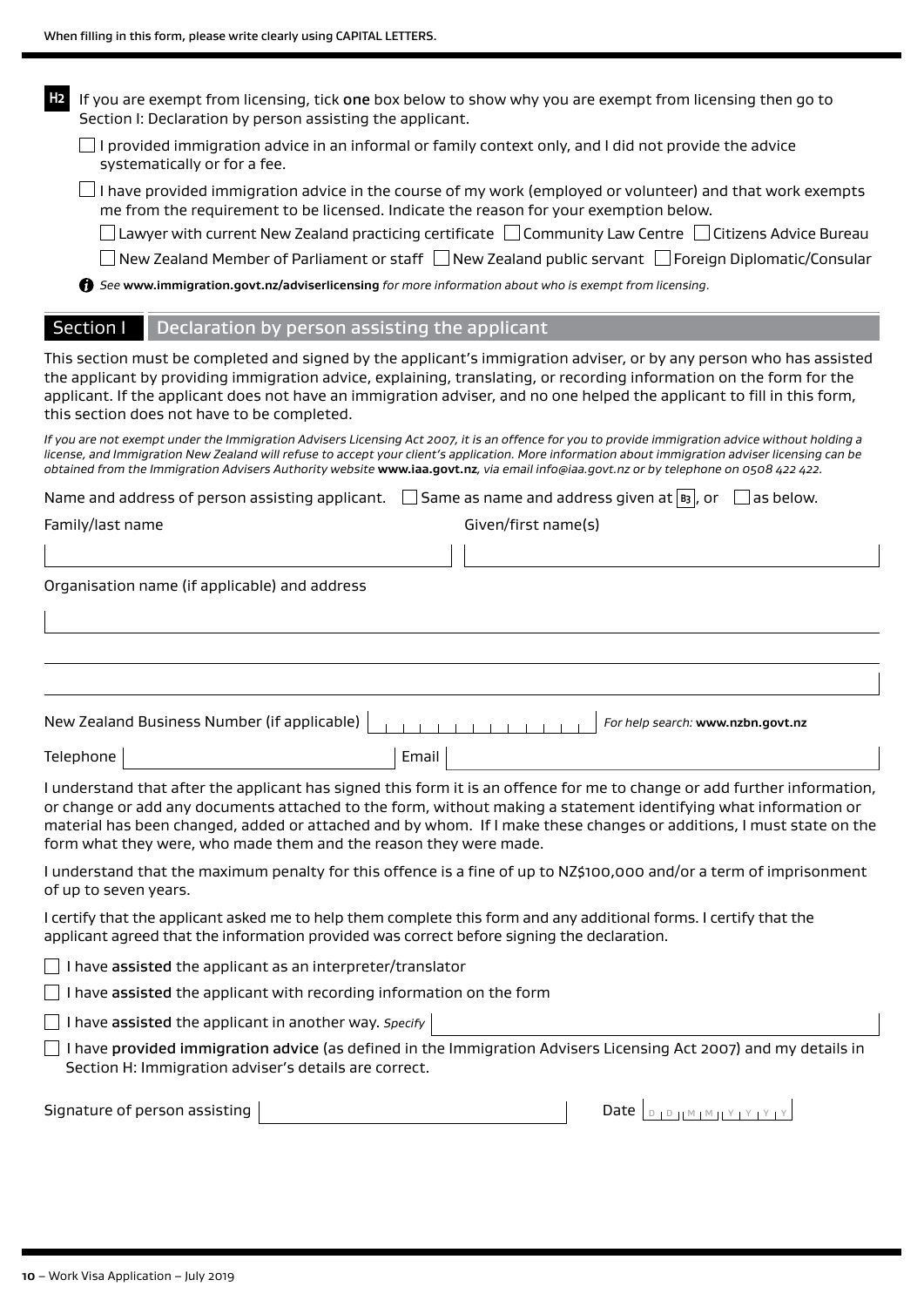# Returning your documents

Please return documents to me by secure post at the address given at:

| $\mathbf{I}$ | H٦ |
|--------------|----|
| $\Box$       | R2 |
| L            | BЗ |